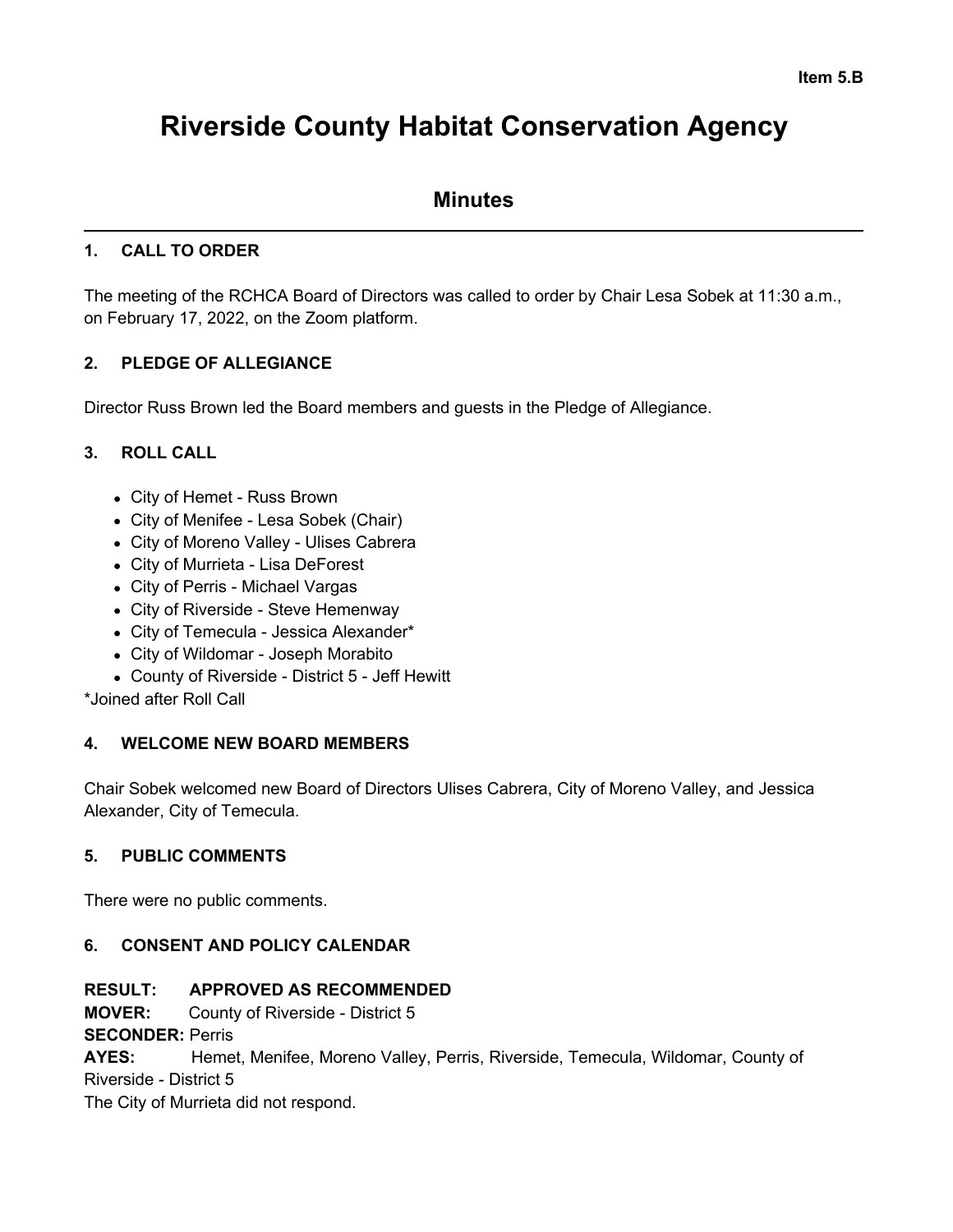# **A. AB 361 Findings**

# **Action:**

- 1. Adopted Resolution Number 2021-04; A Resolution of the Board of Directors of the Riverside County Habitat Conservation Agency authorizing virtual Board meetings pursuant to Assembly Bill 361. The resolution includes the following findings:
- a. The Governor proclaimed a State of Emergency on March 4, 2020, related to the COVID-19 pandemic, which State of Emergency continues to exist today; and
- b. State or local officials have recommended measures to promote social distancing.

# **B. Summary Minutes from the November 18, 2021, Board of Directors Meeting**

# **Action:**

1. Approved the Summary Minutes from the November 18, 2021, Board of Directors meeting.

# **C. Status of Mitigation Fee Transfers from Member Agencies Through December 31, 2021**

# **Action:**

1. Received and filed.

# **D. Financial Report Through December 31, 2021**

## **Action:**

1. Received and filed.

# **E. Contracted Land Management and Monitoring Activities Update**

## **Action:**

1. Received and filed.

## **F. Status Report on the Attendance Roster**

## **Action:**

1. Received and filed.

# **G. Status Report Concerning Reserve Management Committees for the Southwestern Riverside County Multi-Species Reserve and the Lake Mathews Reserve**

## **Action:**

1. Received and filed.

# **H. Status Report Concerning Reserve Management Coordinating Committee**

# **Action:**

1. Received and filed.

# **7. REPORTS / DISCUSSION**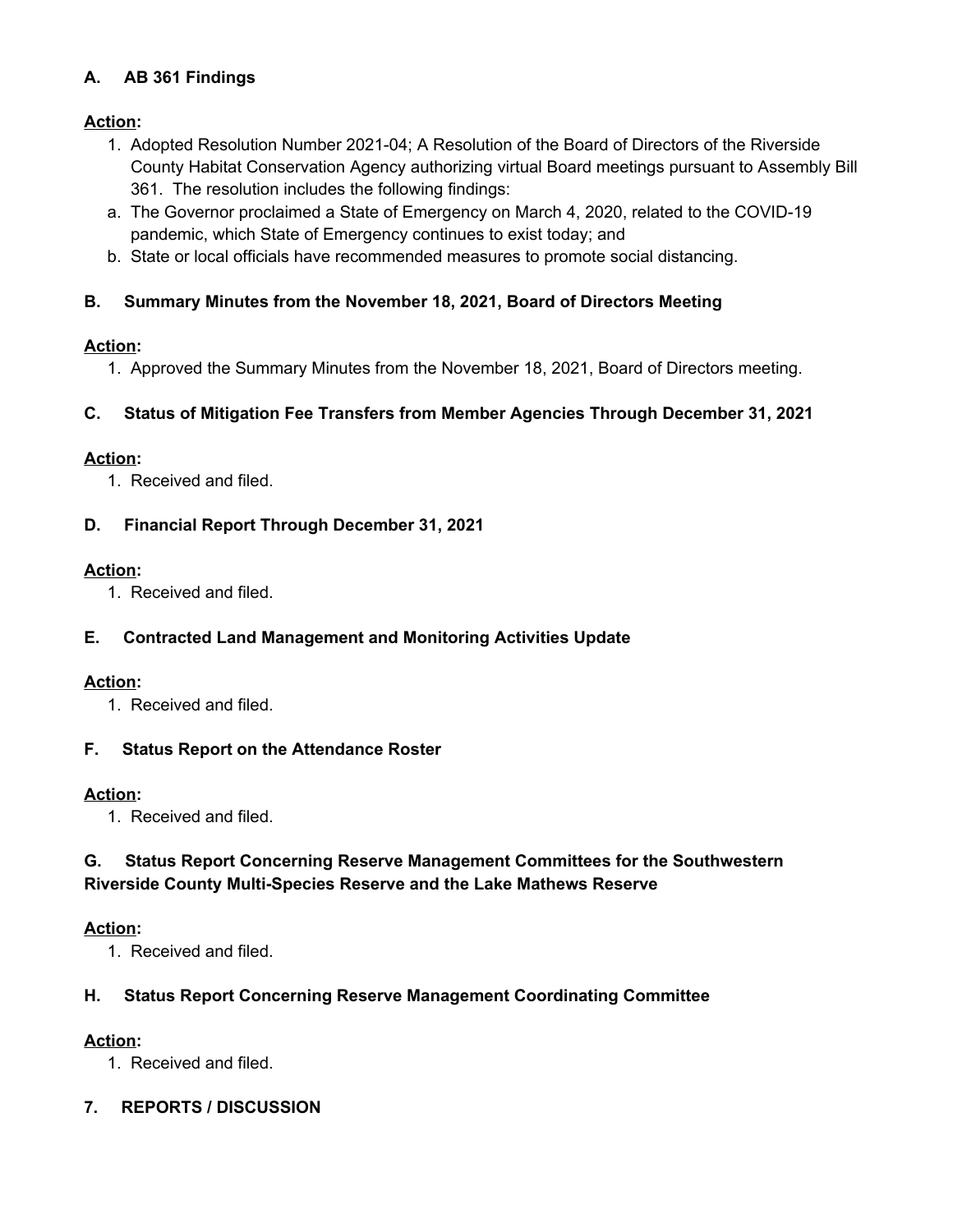# **A. Election of Leadership for Calendar Year 2022**

Brian Shomo, Director of RCHCA, reported that in accordance with RCHCA policy, Vice-Chair Joseph Morabito shall automatically move up to the Chair position, and Vice-Chair Morabito has expressed interest to do so.

The Board is being requested to nominate and elect a new Vice-Chair for 2022.

Director Michael Vargas expressed his opinion that it is not appropriate to list a specific person on the agenda for nomination and selection, even if it has been common practice.

# **Actions:**

- 1. The Board of Directors nominated and elected Joseph Morabito, City of Wildomar, to serve as Chair for 2022. **RESULT: APPROVED AS RECOMMENDED MOVER:** County of Riverside - District 5 **SECONDER:** Perris **AYES:** Hemet, Menifee, Moreno Valley, Murrieta, Perris, Riverside, Temecula, Wildomar, County of Riverside - District 5
- 2. The Board of Directors nominated and elected Lisa DeForest, City of Murrieta, to serve as Vice-Chair for 2022.

**RESULT: APPROVED AS RECOMMENDED MOVER:** Hemet **SECONDER:** Perris

**AYES:** Hemet, Menifee, Moreno Valley, Murrieta, Perris, Riverside, Temecula, Wildomar, County of Riverside - District 5

Newly elected Chair Morabito continued the meeting.

## **B. Status Update on Stephens' Kangaroo Rat Recovery Efforts**

Brian Shomo, Director of RCHCA, reported that as of February 17, 2022, the U.S. Fish & Wildlife Service has officially downlisted Stephens' Kangaroo Rat (SKR) from endangered to threatened. This has been a nearly three-decade long endeavor.

RCHCA will continue efforts towards large scale regional population monitoring with the goal to demonstrate full recovery of SKR by continuing grazing, population management, habitat restoration activities, and survey and monitoring work.

The Range-wide Monitoring Plan will be finalized by the next Board meeting. RCHCA currently monitors approximately 60 grids over the course of three years, and this will increase to approximately 150 grids. Monitoring can only occur during mid-lunar cycles; 2 weeks out of the month. It will take approximately eight weeks to monitor all 150 grids. RCHCA is seeking assistance from partner agencies.

Board members congratulated staff on the downlisting.

# **Action:**

1. Received and filed.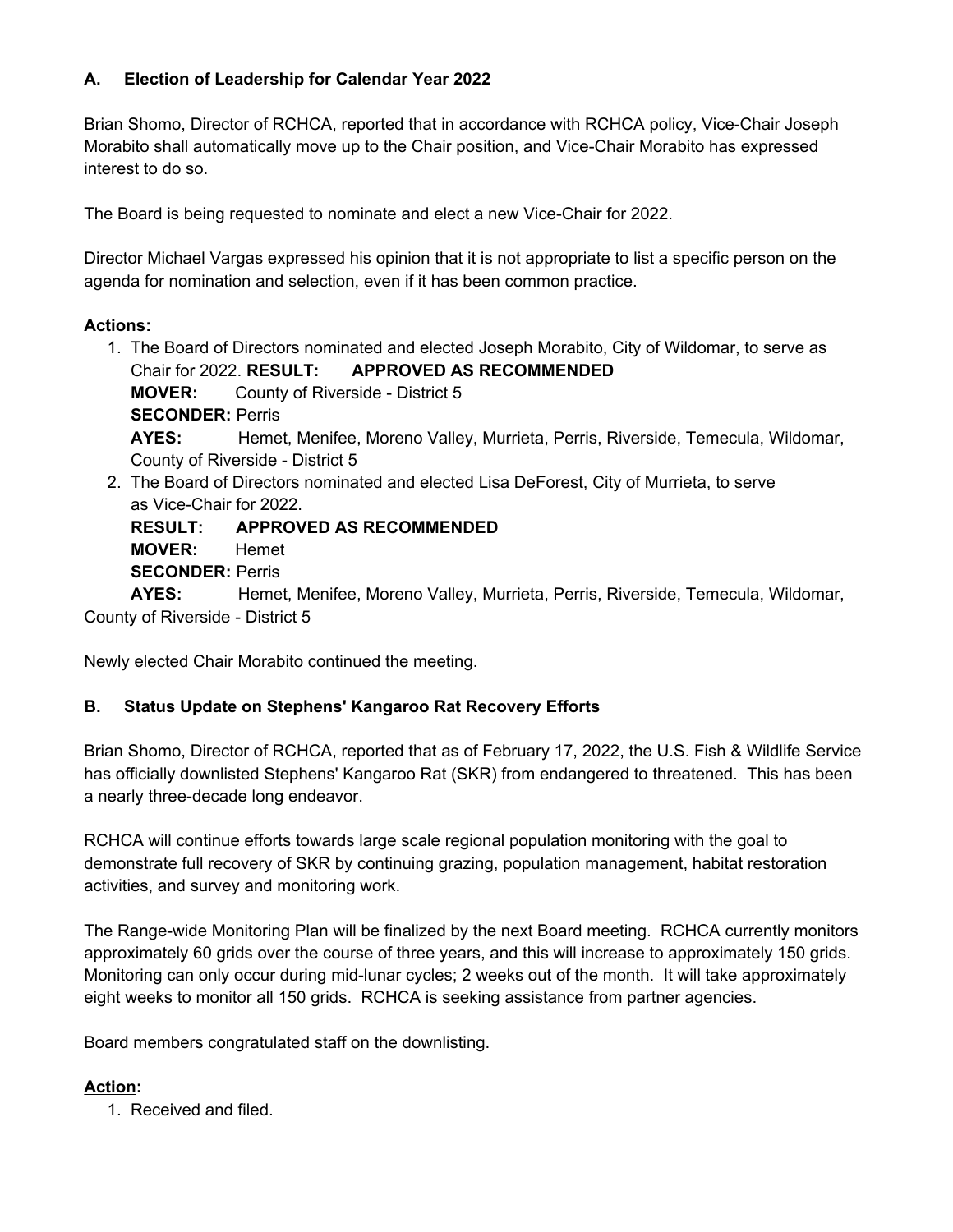# **C. Stephens' Kangaroo Rat Reserve Management and Monitoring Efforts Activities Update**

Harry Sandoval, RCHCA Natural Resources Manager, reported that under a contract with Mariposa Biology, staff carried out a small mammal survey within habitat restoration sites of the El Sobrante Landfill.

Under a contract with the Southern California Metropolitan Water District, staff also carried out the restoration of 30 acres of grassland habitat and one acre of coastal sagescrub habitat at the Lake Mathews Reserve.

Staff has been working with Cal Fire to update the Lake Mathews / Estelle Mountain Reserve Vegetation Management Plan (VMP). During this renewal, over 4,000 acres of burnable land will be added to the Lake Mathews / Estelle Mountain VMP. What is unique about this VMP is that the Lake Mathews Habitat Conservation Plan (HCP), the El Sobrante Landfill HCP, and the SKR HCP will all be combined into the VMP.

Cal Fire conducts regional fire training at the Lake Mathews Reserve. This is beneficial to the firefighters as well as the SKR species, and reduces fuel loads in the area.

The first prescribed burn for this year will take place late spring / early summer. Sheep grazing is currently in effect and will continue for approximately one more month. If any Board members are interested in a tour, please reach out to staff.

## **Action:**

1. Received and filed.

## **D. Steele Peak Public Access Plan Activities Update**

Riana Fisher, RCHCA Program Manager, reported that staff held two meetings with the U.S. Fish and Wildlife Service (USFWS) and California Department of Fish and Wildlife (CDFW) in November 2021 and December 2021 to discuss the Mitigated Negative Declaration in further detail regarding the Steele Peak Inaugural Trail's compatibility with the SKR Habitat Conservation Plan and biological resource management. The Trail will be located adjacent to the City of Perris in unincorporated Riverside County at RCHCA's Steele Peak Reserve. The Trail will provide passive outdoor recreation to the community, and will have full time patrol of the Trail and Reserve during daylight hours, which will hopefully deter unwanted trespassing and dumping.

The Trail CEQA document was distributed for review and comment; 17 comments were received via a joint letter by the USFWS and CDFW (the Agencies). A meeting was held to discuss in detail.

RCHCA requires the Agencies' concurrence in order to move forward with the Trail's construction. On January 27, 2022, staff requested a decision from the Agencies and is awaiting their requirements for moving forward.

Brian Shomo, Director of RCHCA, indicated that the Agencies' issues are not about this particular trail. Their concern is that if this Trail is allowed in this Reserve, it will be used as a method to create trails in all the open space areas. RCHCA staff believes this is a flawed determination and interpretation of